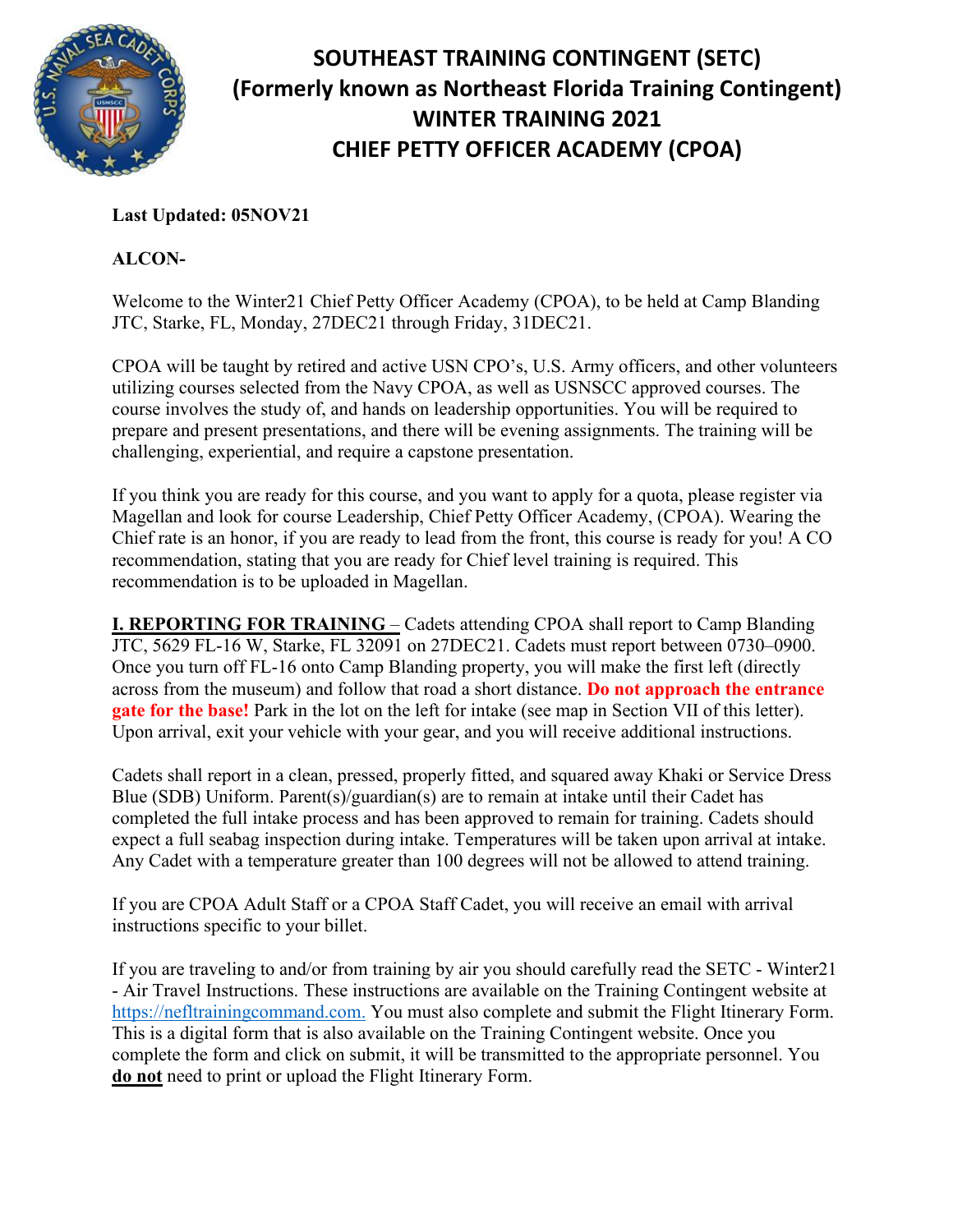**II. GENERAL INFORMATION-** All Cadets will be responsible for keeping their areas clean and organized during training. Cadets will hold themselves and others to the highest standards expected from a US Naval Sea Cadet. The CO's Top 6 and Contingent Rules & Regulations may be found on the Contingent's website at [https://nefltrainingcommand.com.](https://nefltrainingcommand.com/)

**Cadets may be discharged from training (sent home) due to illness or injury, or for disciplinary reasons. The Cadet's parent(s)/guardian(s) are responsible for any and all costs involved in sending their Cadet home from training.**

**Cadets and their parent(s)/guardians(s) must read, complete, sign, and electronically submit all Level 1 Required Documents.** Level 1 Required Documents include: Request for Training Authority (NSCTNG001); Report of Medical Examination (NSCADM001, pages 5&6) - must be dated within 12-months of training start date; Medical History Report (NSCADM001, pages 3&4) - must be dated within 30-days of the training report date; and, if the Cadet must take medication during training, the Medical History Supplemental Form (NSCADM001, pages 7&8). **All Level 1 Required Documents must be properly uploaded to Magellan, by the Cadet's home unit, in a timely manner, and in addition must be printed and placed into the Cadet's Service Jacket for review upon their arrival at intake. Failure to upload properly completed forms, in a timely manner, may cause delays in Cadet approval and/or could cause the Cadet not to be accepted for training. The Cadet's Service Jacket must accompany the Cadet to intake. If the Service Jacket is missing required forms or contains incomplete forms, this could result in the Cadet not being allowed to remain for training.**

**Cadets and their parent(s)/guardians(s) must read and sign all Level 2 Required Documents.** Level 2 Required Documents include: the Camp Blanding Liability Release, and the CO's Top 6/Contingent Rules and Regulations. **Level 2 Required Forms must be printed, signed and placed in the Cadet's Service Jacket for review upon their arrival at intake. Failure to include the Level 2 Required Form in the Cadet's Service Jacket may result in the Cadet not being allowed to remain for training.**

**III. CONTACT WITH CADETS-** Direct contact with Cadets attending training, after intake and before graduation, is **strictly prohibited**. Should a true emergency arise, where the cadet must be contacted, the parent(s)/guardian(s) of the Cadet should contact the Southeast Training Contingent at [COTC.NEFL@seacadets.org.](mailto:COTC.NEFL@seacadets.org)

Although the cadet **will not** be able to respond, parent(s)/guardian(s) may send non-urgent messages to their cadet by completing the 'Message From Home' Form, found on the Southeast Training Contingent website by visiting [https://nefltrainingcommand.com,](https://nefltrainingcommand.com/) or by direct link at [https://www.emailmeform.com/builder/emf/GR/SETC-Winter21-Message-From-Home.](https://www.emailmeform.com/builder/emf/GR/SETC-Winter21-Message-From-Home) Parent(s)/guardian(s) may also drop off letters for their Cadet, at the designated location, during intake. These letters must be addressed to the Cadet by using the Cadet's full name and the name of the training that the Cadet is attending (i.e., Cadet John Doe, CPOA). **Do not ship or mail anything to Camp Blanding, as it will not be delivered.**

Please be aware that email messages sent, and letters left for Cadets are **not** secure and may be read by Training Contingent Staff. Cadets will receive correspondence each evening.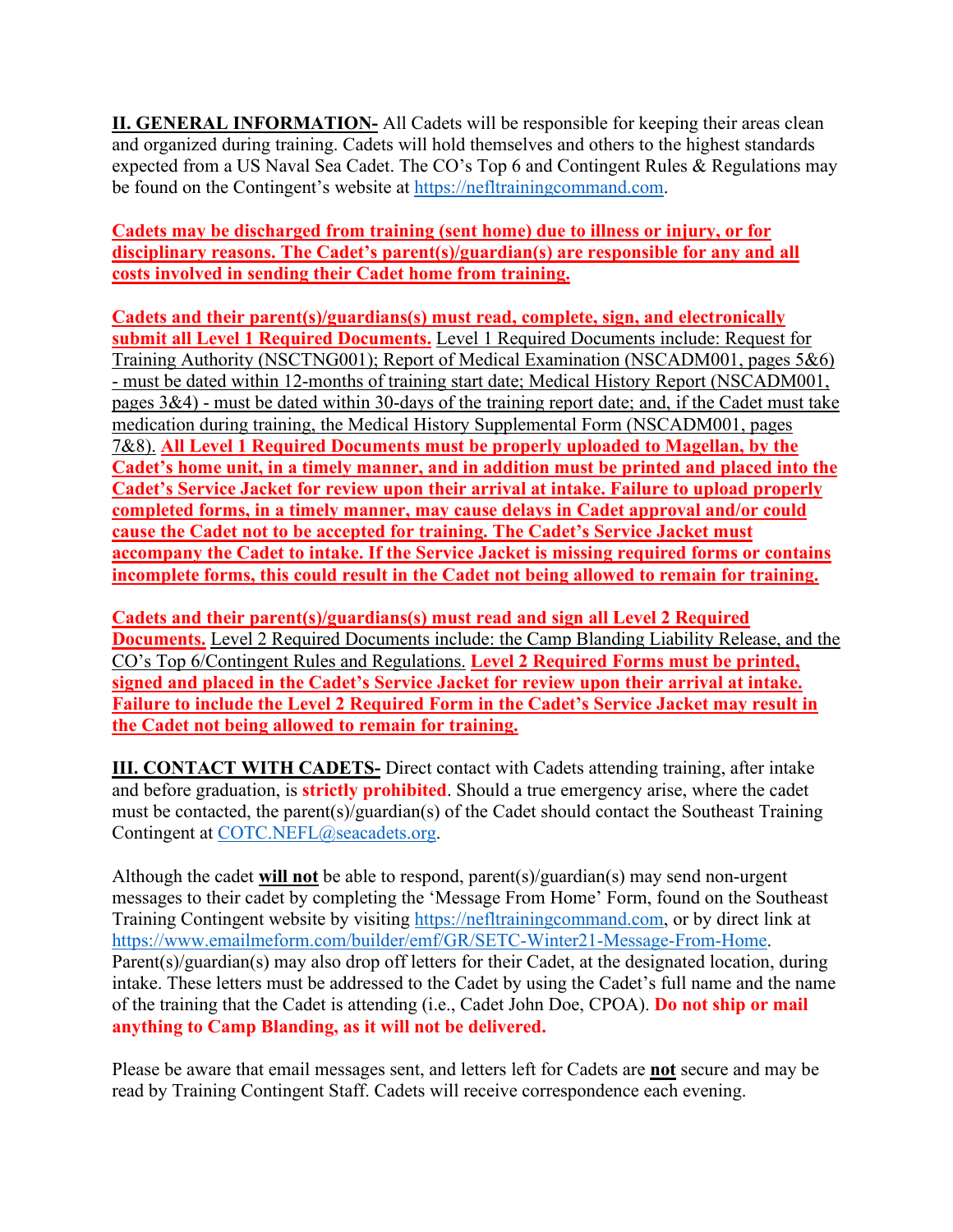**IV. MEDICAL INFORMATION-** The safety and wellbeing of all participants is of the utmost importance. To this end, medical staff will be on site for the duration of the trainings. Appropriate COVID precautions will be taken by the Training Contingent.

Cadets attending training are required to submit their most recent Report of Medical Examination (NSCADM001, pages 5&6) **in advance of training**. This form must be uploaded to Magellan by the Cadet's home unit. The original form is required to be included in the Cadet's Service Jacket upon arrival at intake. The Report of Medical Examination must be dated within 12-months of the training report date.

Cadets attending training are required to submit their most recent Medical History Report (NSCADM001, pages 3&4) **in advance of training**. This form must be uploaded to Magellan by the Cadet's home unit. The original form is required to be included in the Cadet's Service Jacket upon arrival at intake. The Medical History Report must be dated within 30-days of the training report date.

Cadets attending training should plan to continue taking any medication(s) for which they have been prescribed. Training is never the time to stop taking medication for which the cadet has been prescribed! **Cadets may not self-medicate**. All medications, either prescribed or over the counter (OTC), are required to be turned in to Contingent Medical Staff during intake. All medications, both prescribed and OTC, must be in their original container(s), and if prescription, must bear the name of the Cadet for whom it was prescribed. Directions for proper administration of the medication, both prescribed and OTC, must be submitted with the medication. All medications, both prescription and OTC, must be documented by the Cadet's parent(s)/guardian(s) **in advance of the training** by utilizing the USNSCC Medical History Supplemental Form (NSCADM001, pages 7&8). This form must be uploaded to Magellan by the Cadet's home unit. The original(s) of this form are required to be included in the Cadet's Service Jacket upon arrival at intake.

Cadets will be given their medications during AM and/or PM sick-call. Cadets who have been prescribed emergency inhalers or auto-injector epinephrine (EPI) pens will be allowed to maintain control of those medications and use them during an emergency, and as prescribed. These emergency use medications **must** be documented by the Cadet's parent(s)/guardian(s) **in advance** of the training on the USNSCC Medical History Supplemental Form. This form must be uploaded to Magellan by the Cadet's home unit. The original(s) of this form are required to be included in the Cadet's Service Jacket upon arrival at intake. Upon arrival at intake, the Cadet shall make Contingent Medical Staff aware of the possession of these emergency use medications. Cadets who must use their emergency use medications, while in attendance at training, must notify Adult Contingent Staff of their use and must be evaluated by Contingent Medical Staff.

**V. SEABAG REQUIREMENTS-** The Seabag List for this training can be found by visiting the Southeast Training Contingent website at [https://nefltrainingcommand.com.](https://nefltrainingcommand.com/) Attending Cadets and Staff Cadets are required to bring everything listed on the Seabag List. If an item is not on the seabag list, **do not bring it**! Unauthorized items will be confiscated and **will not** be returned. Cell phones, or other electronic devices, should **not** be brought to training; however, Cadets who